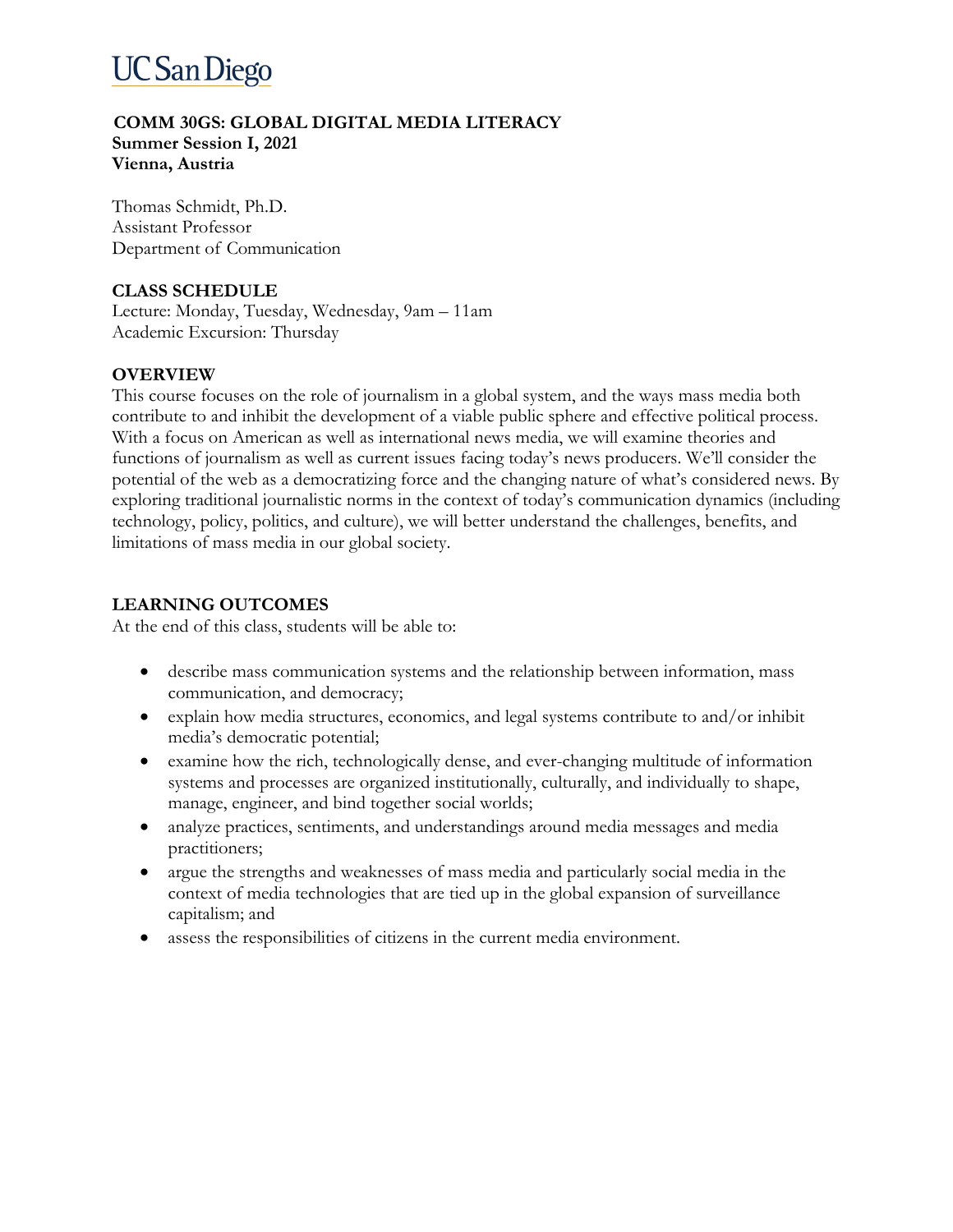# **UC San Diego**

### **COURSE SCHEDULE**

| <b>Week</b>    | <b>Topics</b>                                                 | <b>Texts (see full</b><br>citations below)                                                 | <b>Activities and</b><br><b>Assessments</b>                            | <b>Academic</b><br>Excursion/<br><b>Guest Speakers</b>                                                                                                                                                |
|----------------|---------------------------------------------------------------|--------------------------------------------------------------------------------------------|------------------------------------------------------------------------|-------------------------------------------------------------------------------------------------------------------------------------------------------------------------------------------------------|
| $\mathbf{1}$   | What<br>Journalism<br>Can/Can't Do<br>for Democracy           | Schudson: Journalism: Why<br>It Matters<br>Pickard: Journalism<br>Without Democracy?       | Reading quiz 1<br>Excursion review 1                                   | Austrian<br>Broadcasting<br>The House of<br>Austrian History                                                                                                                                          |
| $\overline{2}$ | Disinformation<br>and the Role of<br>Social Media             | Vaidhyanathan: Antisocial<br>Media<br>Waisbord and<br>Papacharissi: Trump and<br>the Media | Reading quiz 2<br>Excursion review 2                                   | 3-day excursion<br>to Prague<br>CTK, national<br>news agency<br><b>Czech Television</b><br>and Radio<br>Transitions,<br>nonprofit<br>organization<br>Walking Tour<br>Political Prague<br>(1968, 1989) |
| 3              | Propagandists<br>of the Right<br>and Satirists of<br>the Left | Peck: Fox Populism<br>Young: Irony and Outrage                                             | Reading quiz 3<br>Excursion review 3<br>Group project<br>presentations | Former<br>concentration camp<br>Mauthausen                                                                                                                                                            |
| $\overline{4}$ | Global<br>Dynamics                                            | Powers: NGOs as<br>Newsmakers                                                              | Reading quiz 4<br>Excursion review 4                                   | UN Headquarters<br>International<br>Atomic Energy<br>Agency                                                                                                                                           |
| 5              | <b>What Citizens</b><br>Know about<br>the News                | <b>Ashley:</b> News Literacy and<br>Democracy                                              | Reading quiz 5<br>Excursion review 5<br>Final exam                     | Austrian Parliament                                                                                                                                                                                   |

#### **References**

Ashley, Seth. *News Literacy and Democracy*. New York: Routledge, 2020.

- Peck, Reece. *Fox Populism*. Cambridge University Press, 2019.
- Pickard, Victor. *Democracy Without Journalism? Confronting the Misinformation Society*. Oxford: Oxford University Press, 2019
- Powers, Matthew. *NGOs as Newsmakers: The Changing Landscape of International News*. New York: Columbia University Press, 2018.
- Schudson, Michael. *Journalism: Why It Matters*. Hoboken: Wiley, 2020.
- Vaidhyanathan, Siva: *Antisocial Media: How Facebook Disconnects Us and Undermines Democracy*. Oxford: Oxford University Press, 2018.

Waisbord, Silvio, and Zizi Papacharissi, *Trump and the Media*. Cambridge: MIT Press, 2018

Young, Dannagal. Irony and Outrage: *The Polarized Landscape of Rage, Fear, and Laughter in the United States*. Oxford: Oxford University Press, 2019.